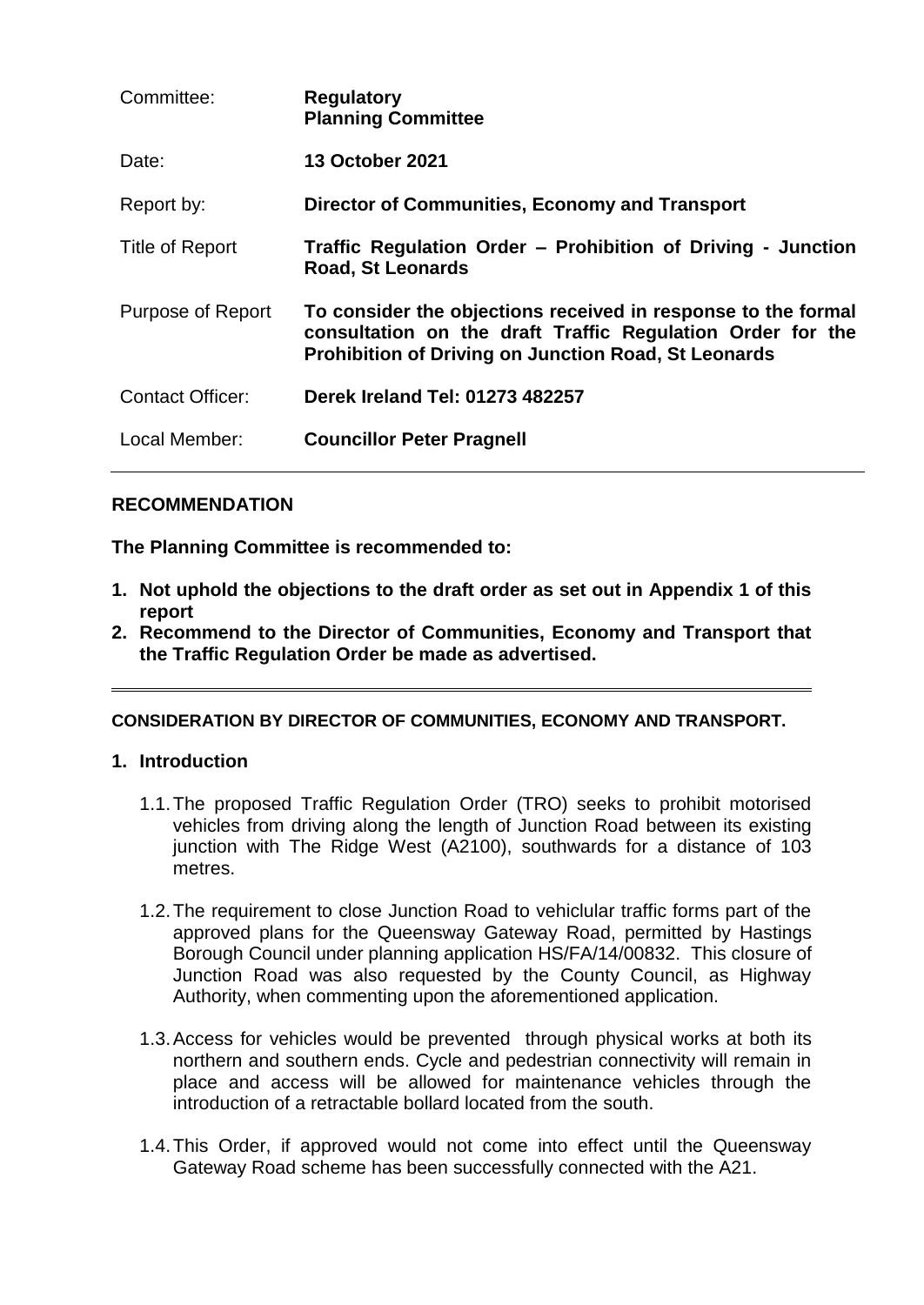- 1.5.In August 2021, the draft TRO was advertised in the local press, statutory bodies were notified and notices were placed on and in the locality of Junction Road. A copy of the proposed draft TRO is included in Appendix 2 of this report.
- 1.6.During the formal consultation period 4 items of correspondence were received. These include 3 objections and 1 request for additional information.

## **2. Comments and Appraisal**

- 2.1. Each item of correspondence has been considered individually and a summary of the objections and officer comments are included in Appendix 1. Full copies are available in the Members' Room
- 2.2. Having considered the objections it is not deemed that they provide sufficient grounds to warrant the modification or withdrawal of the proposal, and the proposal would provide for the most efficient use of the public highway following the opening of the Queensway Gateway Road. It is considered that these objections should not be upheld.
- 2.3. The Queensway Gateway Road will provide a significant local connection between the A21 (Sedlescombe Road North) and Coombe Valley Way via Queensway, and as a consequence it is considered an appropriate route for vehicles wishing to travel from The Ridge West and the A21.
- 2.4. The proposed route will allow a smoother free-flow of traffic between The Ridge West and the A21 as existing turning movements into and out of Junction Road will be prohibited resulting in more reliable journey times for this section of the road network.
- 2.5. The Prohibition of Driving into Junction Road will reduce unnecessary slowing, stopping and braking of vehicles, which could present a highway safety issue and increase the potential for rear end shunt collisions.
- 2.6. The prevention of vehicles using Junction Road was proposed as part of the wider scheme relating to the Queensway Gateway Road. The prohibition of driving order will provide the appropriate mechanism for preventing motorised vehicles from utilising Junction Road.
- 2.7. By 2025, traffic growth and limited junction capacity in the existing network would mean that delays and their variability would significantly increase at the existing priority junctions at either end of Junction Road. The proposed routeing, although longer, would perform substantially better than the existing routeing, including for buses currently travelling in either direction on Junction Road.
- 2.8. It is recognised that some of the objections are seeking additional measures, or significant variations to the advertised restriction. Additional restrictions cannot be introduced by means of an amendment to this Order without further consultation. It is only possible to consider whether the advertised proposals should be implemented, or not. Although minor modifications can be allowed in responding to objections received, at this stage it is not permissible to redesign the proposal to include additional restrictions, as this may adversely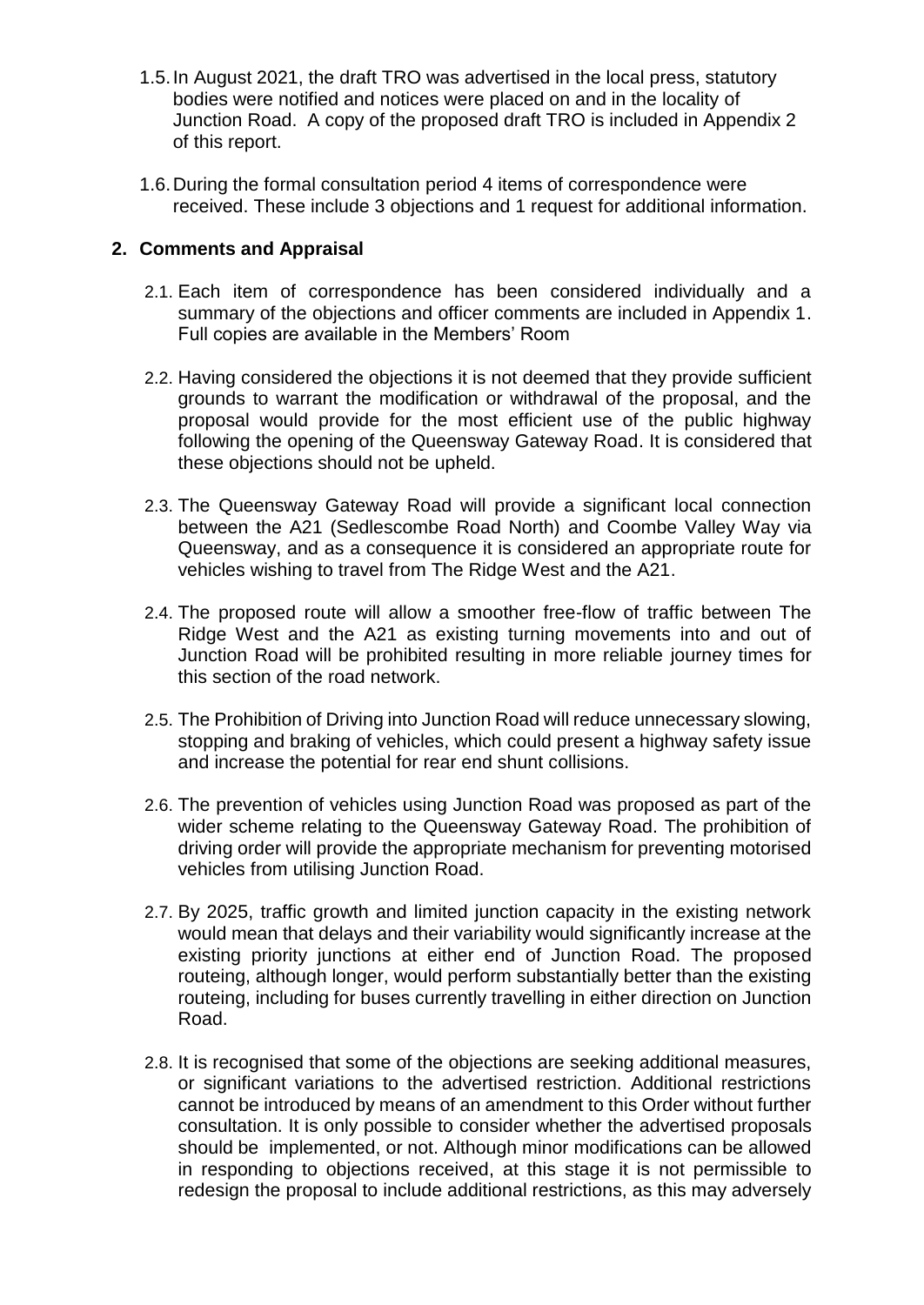impact residents or road users without them being made aware of the changes.

## **3. Conclusion and reasons for approval**

- 3.1. The closure of Junction Road forms part of the overall delivery of the Queensway Gateway Road, which was granted planning permission by Hastings Borough Council and has been partly implemented over the last two to three years. This scheme is expected to improve journey times and road safety in this area, as well as reducing congestion.
- 3.2. The Committee is recommended, for the reasons set out in section 2 and Appendix 1 of this report, not to uphold the objections to the draft Traffic Regulation Order and to recommend to the Director of Communities, Economy & Transport that the Order be made as advertised.

RUPERT CLUBB Director of Communities, Economy and Transport 4 October 2021

MW – TRO Junction Road Hastings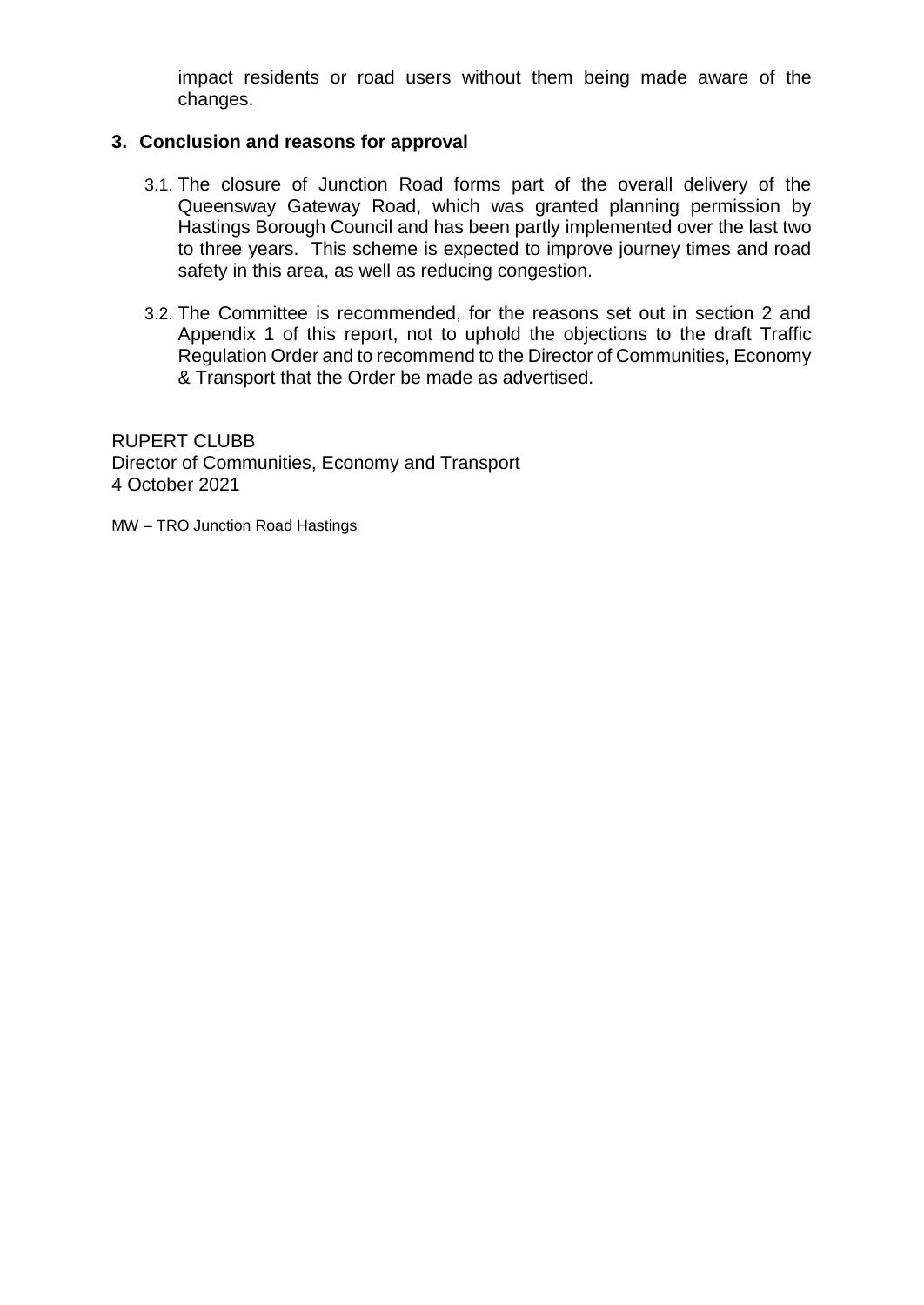## **Appendix 1 – Objections recommended not to be upheld**

- 1. One objection was received from a bus company that currently operates services that utilise Junction Road regarding the increased journey length that would result from the closure of Junction Road for buses.
	- 1.1.Two bus routes currently use Junction Road; Route 2 (Tenterden to Hastings town centre via Conquest Hospital) and Route 101 (Rye to Conquest Hospital via Hastings Town Centre and Silverhill).
	- 1.2.A transport modal has been used to assess both the current and proposed layout on bus journey times including increased traffic flows over the coming years. Current journey times are based on data from the bus operator.
	- 1.3.The modelling shows that the proposed route would take longer than the existing route for all Route 2/101 buses on average, but (in most cases) less time when delays at Junction Road are at their maximum, at all times of day, based on 2019 journey times. Under normal queing conditions, northbound services would experience increased journeys times of between 0.6 and 2.0 minutes, while increased journey times of between 1.2 to 1.5 minutes are likely for southbound buses. Under maximum queuing conditions timesavings would be 0.5 to 1.9 minutes northbound and 0.1 – 0.5 minutes southbound. The only excemption is the northbound AM peak where increased delays would be around 1.1 minutes.
	- 1.4.It also shows that by 2025, under normal queuing conditions the proposed route would take less time than the existing route at all times of day, other than in the average PM peak for buses travelling south to the A21 on Route 101 and there is only one bus that makes this journey. Timesavings for nouthbound buses would be between 0.8 and 3.0 minutes, and for southbound services it would be between 0.6 and 3.3 minutes quicker, apart from the 101 service mentioned above which would take around 35 seconds longer. Under maximimum queuing all services would be quicker. The timesaving would be 4.5 to 7.8 minutes northbound and 2.0 to 3.6 minutes southbound.
	- 1.5.By 2025 the proposed routeing would improve journey times compared to continuing use of the existing route using Junction Road, and would be more consistent with less variability as junction delays would form a very small component of journey times on the proposed route.
	- 1.6.The requirement to close Junction Road to through traffic forms part of the approved plans for the Queensway Gateway Road.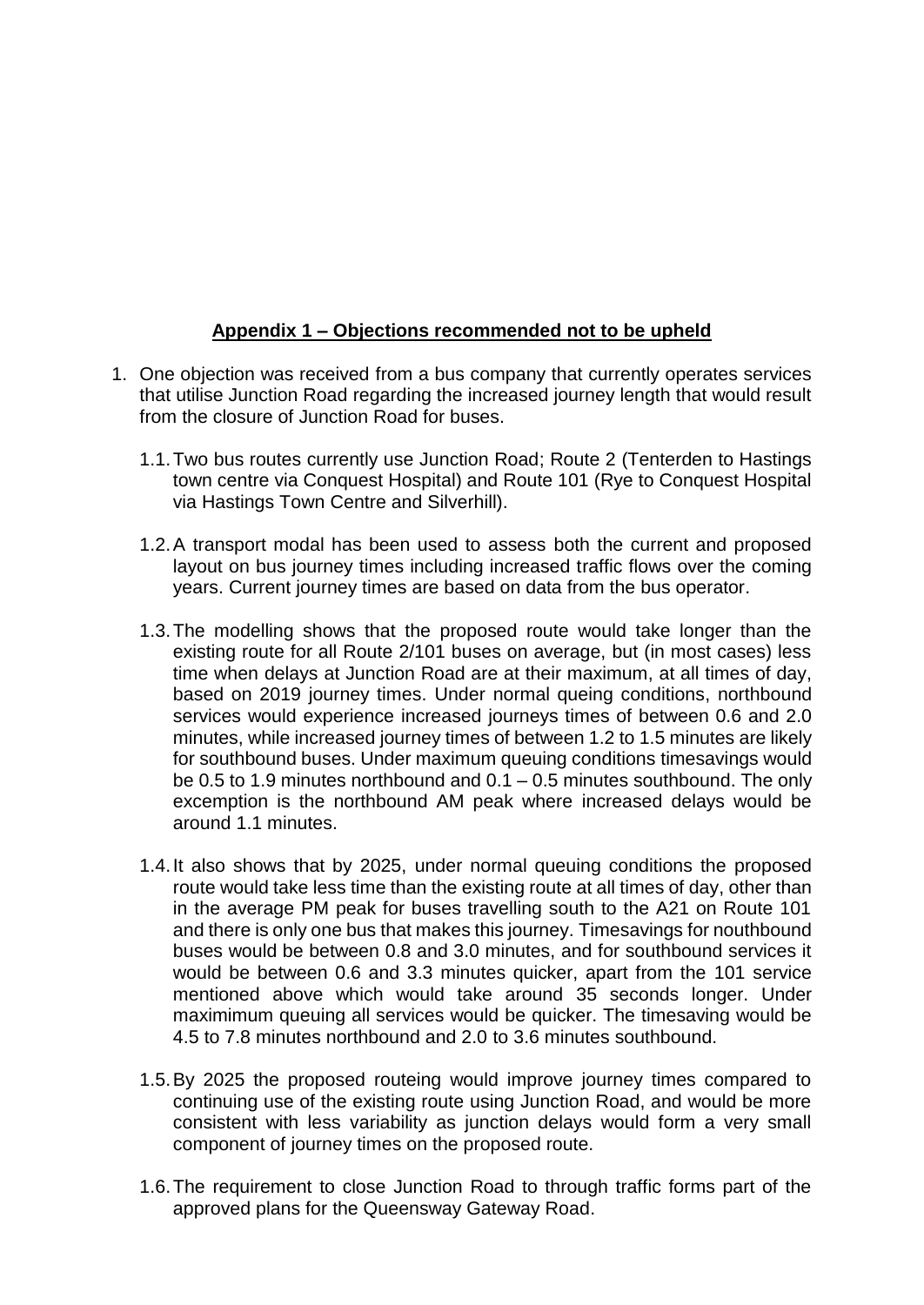1.7.Having considered the objection, officers are satisfied that there are not sufficient grounds for the proposal to be withdrawn.

**Recommendation**: To not uphold the objection and install the proposal as advertised.

- 2. Two objections were received, one from a resident and one from a Westfield Parish Councillor regarding the impact the closure of Junction Road would have on traffic levels/congestion at the A28/A21 junction and in Maplehurst Road.
	- 2.2.Along with the connection of the Queensway Gateway Road to the A21 (through a new traffic signal controlled junction), the proposed closure of Junction Road will offer a significant safety improvement and will also provide a more consistent journey time on a key part of the local highway network which suffers from significant congestion.
	- 2.3.The proposed solution has been designed to satisfactorily accommodate future traffic flows to a design year of 2036. Junction Road will remain open to cyclists and pedestrians.
	- 2.4.The A21/A28 junction is outside the scope of this scheme and is the responsibility of National Highways (previously Highways England). They have however been involved in the design and approval of the new traffic signal controlled junction on the A21 (Sedlescombe Road North).
	- 2.5.Maplehurst Road is predominantly a residential road and various proposals have been considered (and some implemented) over the years. The traffic modelling shows that with the improved journey times resulting from the traffic signals on the A21, Maplehurst Road will not be adversely affected by the measures proposed in this TRO.
	- 2.6.Following the opening of the signalised junction on the A21, monitoring of all the key parts of the local highway network, including Maplehurst Road, will take place and further mitigation measures will be considered where necessary and appropriate.
	- 2.7.The requirement to close Junction Road to through traffic forms part of the approved plans for the Queensway Gateway Road.
	- 2.8.Having considered these two objections, officers are satisfied that there are not sufficient grounds for the proposal to be withdrawn.

**Recommendation**: To not uphold the objections and install the proposal as advertised.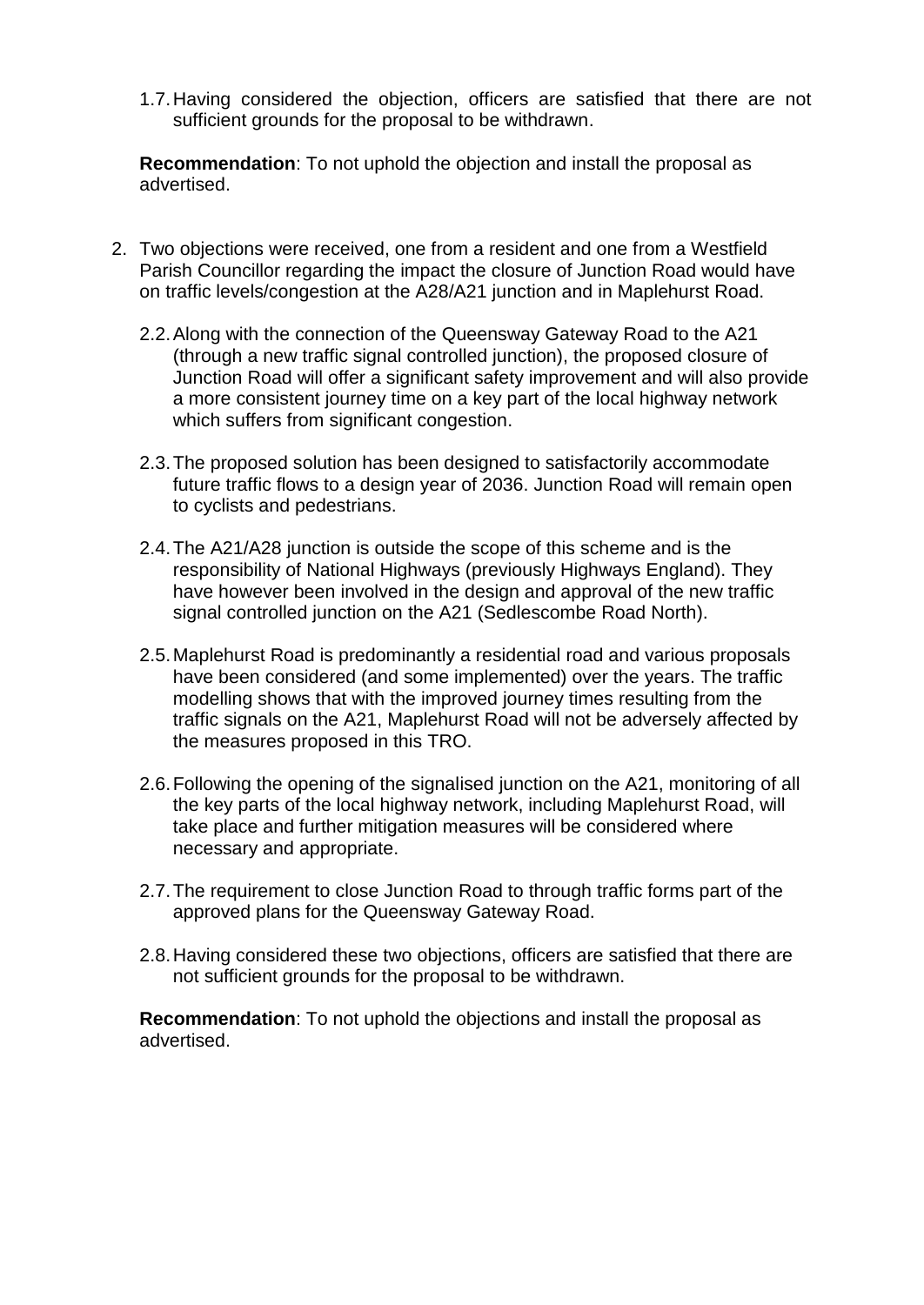# **Appendix 2 – Copy of the Draft Order as Advertised**

## EAST SUSSEX COUNTY COUNCIL

## ROAD TRAFFIC REGULATION ACT 1984

### **The East Sussex (A2100 Junction Road, St. Leonards on Sea) (Prohibition of Driving) Order 202\***

East Sussex County Council, in exercise of their powers under Sections 1(1), 2(1) to (3) and 4(2) of the Road Traffic Regulation Act 1984 ("the Act"), as amended, and of all other enabling powers, after consultation with the Chief Officer of Police in accordance with Part III of Schedule 9 to the Act and Traffic Management Act 2004, hereby make the following Order:-

- 1. Save as provided in Article 2 of this Order, no person shall except upon the direction or with the permission of a police constable in uniform, cause or permit any motor vehicle to enter or proceed in that length of road specified in the Schedule to this Order.
- 2. Nothing in Article 1 of this Order shall render it unlawful to cause or permit any vehicle to enter or proceed in that length of road referred to in that Article for so long as may be necessary to enable:-

(a) the vehicle, if it cannot conveniently be used for such purpose in any other road, to be used in connection with any of the following operations, namely -

- (i) building, industrial or demolition operations;
- (ii) the removal of any obstruction to traffic;
- (iii) the maintenance, improvement or reconstruction of the said lengths of roads; or
- (iv) the laying, erection, alteration or repair in, or in land adjacent to, the said lengths of roads of any sewer or of any main, pipe or apparatus for the supply of gas, water or electricity or of any telecommunications system as defined in the Telecommunications Act 1984;

(b) the vehicle, if it cannot conveniently be used for such purpose in any other road, to be used in the service of a local authority or a water authority in pursuance of statutory powers or duties;

- (c) the vehicle to be used for emergency services purposes.
- 3. The Council is satisfied that for avoiding danger to persons or other traffic using the length of road referred to in the Schedule to this Order or for preventing the likelihood of any such danger arising it is requisite that Section 3(1) of the Act should not apply to this Order.